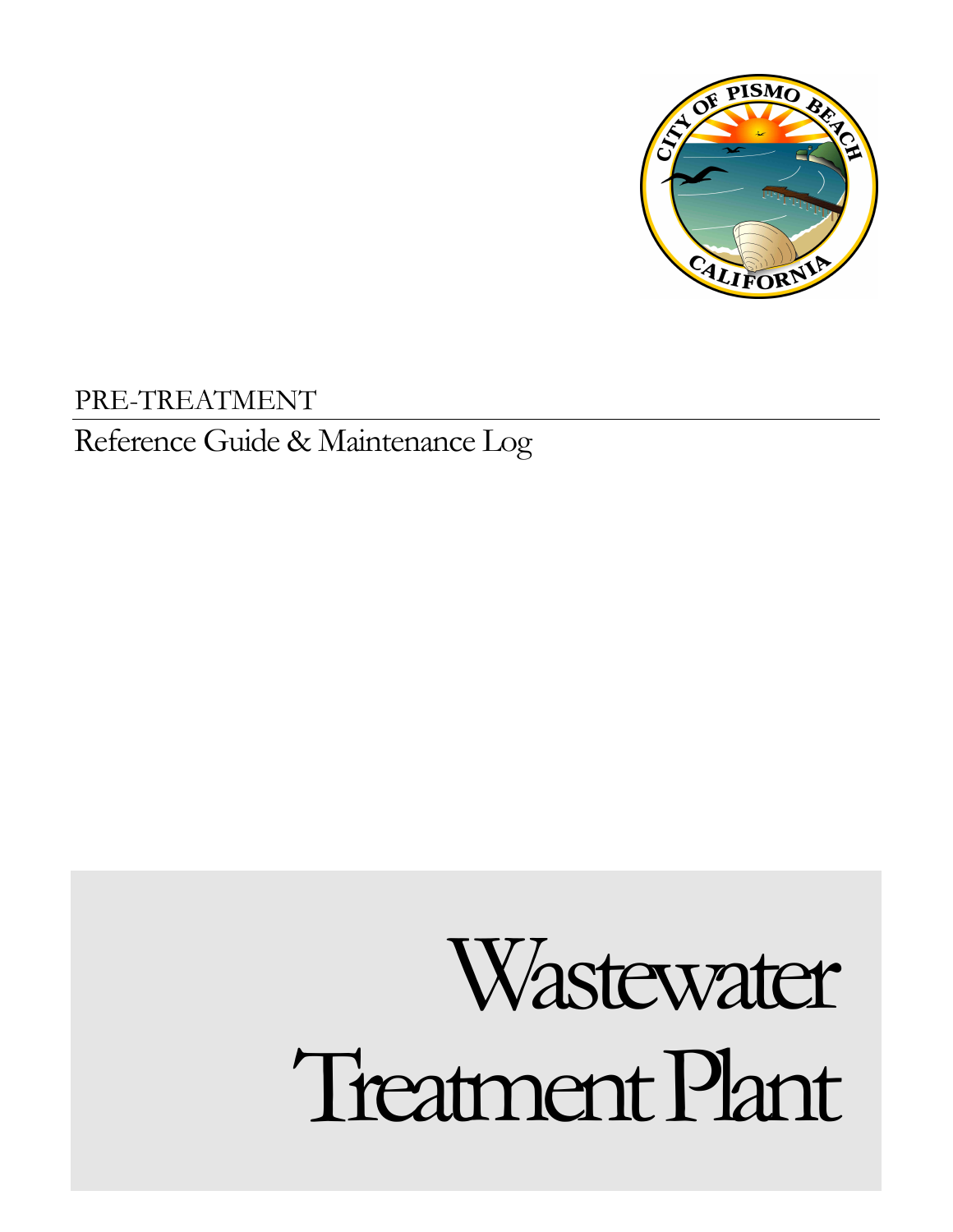

#### **The City of Pismo Beach Wastewater Treatment Plant Restaurant Information Bulletin**

#### **What Is a Grease Trap and How Does One Affect Me?**

A grease trap is a device designed and installed in order to separate and retain grease and oil from the normal wastes and permit normal liquid wastes to discharge into the sewer system.

In the City of Pismo Beach service area, grease traps are a major concern for all of us, since the leading industry is tourism. In order to accommodate these tourists, the City of Pismo Beach provides some varied and unique restaurants. Presently, there are over fifty of these establishments serving the area and a proportionate amount of grease and oil derived from their operation is entering the regional sewer system and creating pumping and processing problems.

This excess of grease and oil is mainly due to inefficient pretreatment practices. With installation and proper maintenance of grease traps/interceptors, there should be a minimum amount of grease and oil entering the sanitary sewer system, therefore reducing the problems at the City of Pismo Beach pump stations and the Wastewater Treatment Plant.

Our goal at the City of Pismo Beach Wastewater Treatment Division is to make sure every industry and commercial business activity in the City of Pismo Beach service area is providing the proper pretreatment for their wastewater as mandated by the Regional Water Quality Control Board, Environmental Protection Agency as well as our own Sewer Use Ordinance.

### **How Does A Grease Trap Operate?**

A grease trap is a relatively simple device composed of a flow restrictor, an inlet, two or three baffles (depending on the brand), a lid and airtight seal, and an outlet. Baffles are scientifically placed to allow efficient separating of grease and oils and are easily removable. Water draining to the grease trap passes through a flow control fitting which regulates the velocity of the water to the capacity of the trap. As the water enters the grease trap at this controlled rate of flow it is free of turbulence. It then passes over a series of separator baffles that are designed to cause greases, fats and oils to become separated and released from the wastewater. Once released, these contaminants rise to the top of the grease trap by natural flotation and are accumulated until removed. The wastewater now relieved of over 90 per cent of the contaminant oils and greases, continues to flow through the trap/interceptor and into the sanitary sewer system.

Separation efficiencies for each trap are determined by the shape of the inlet, outlet baffles, and by flow travel characteristics within the trap. Separation efficiency decreases as the retained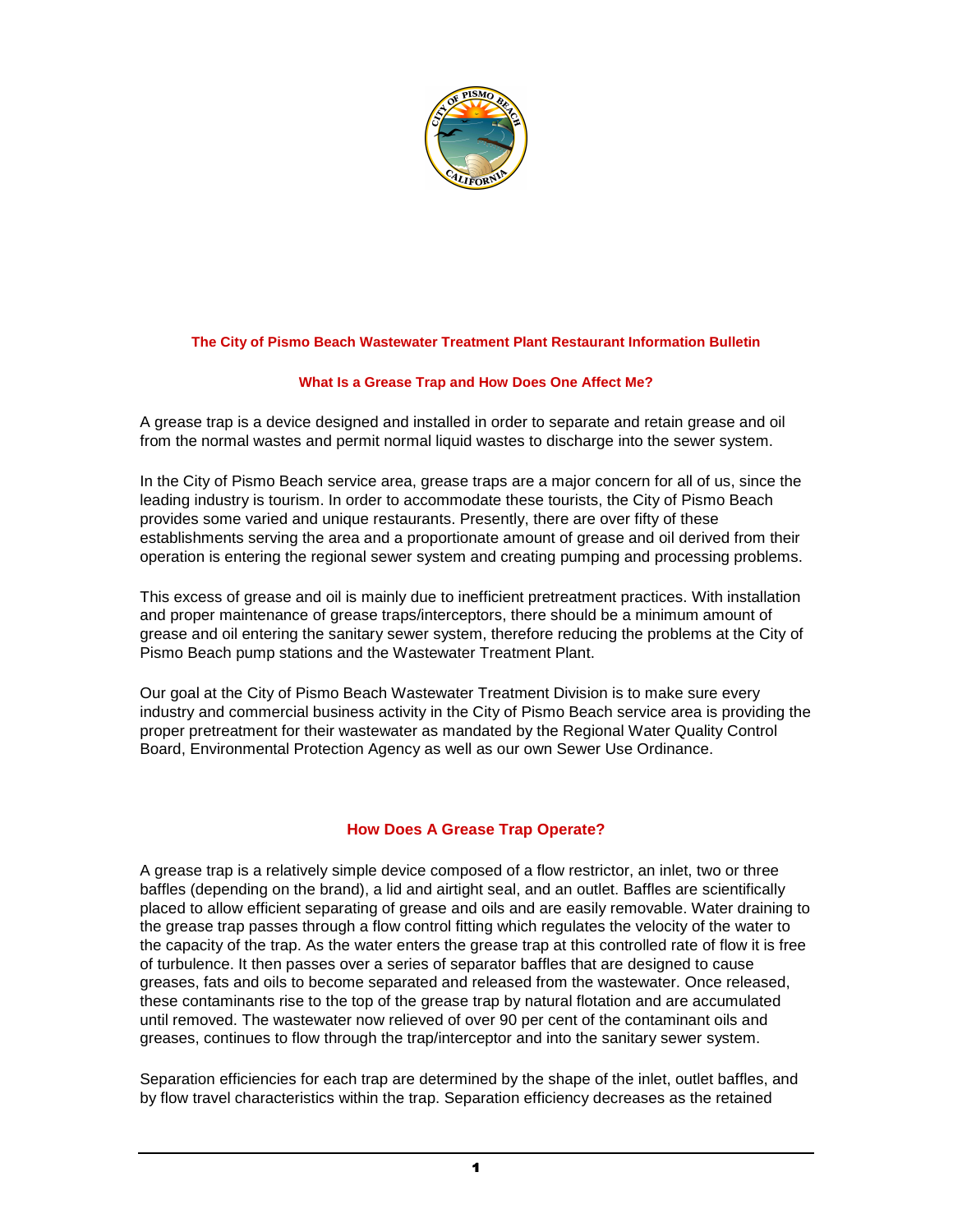

volume of grease/oil products increases. For example, a 40-pound grease trap may have 95 per cent separation efficiency with no grease present in the trap and only 20 per cent separation efficiency with a full 40 pounds of grease in the trap. In other words, the more grease in the grease trap, the less grease will separate from the water and float to the top. Instead, the grease will go down the drain, with the rest of the water and thus defeat the whole purpose of having the grease trap.

It is, the responsibility of each restaurant as a regulated business activity to ensure the pretreatment of wastewater by performing the following tasks:

- 1. Make sure the **FLOW RESTRICTOR** is present
- 2. Make sure ALL appropriate **PLUMBING FIXTURES** drain through the trap/interceptor
- 3. Make sure the **BAFFLES** are present (two or three, depending on the brand)
- 4. Make sure the trap is **CLEANED** as often as necessary to ensure that the grease/oil is separating out from the water; this will vary from restaurant to restaurant
- 5. Make sure the attached **MAINTENANCE LOG** is completed every time maintenance is performed on the trap/interceptor and that it is posted nearby for inspection.

## **CLEANING GREASE TRAPS**

Every grease trap/interceptor needs to be cleaned. The length of time between cleanings will vary with the type and size of the grease trap/interceptor relative to the amount of grease and oil washed down the sink to the trap. If the sink in which the greasy pots and/or dishes are washed is not connected to the grease trap, then, of course, no grease will be collected in the trap at all (just on the inside of the restaurants' drain pipes).

Many restaurants clean their grease traps each week at a designated time and day (i.e., Wednesday evenings after closing or Sunday morning before opening). It is beneficial to clean the trap often for the following reasons:

1. Keeps the rancid grease and oil odors at a minimum

2. Helps keep the grease from emulsifying (mixing with water) and then going down the drain

**Grease Interceptor/Grease Trap Maintenance Procedure for Food Preparation Facilities**

The City of Pismo has implemented a Regional Grease Program in our service area to reduce the amount of grease entering the sanitary sewer system from food serving establishments. Incorporated with this program is the need for proper cleaning and maintenance of grease interceptors and grease traps located at these establishments.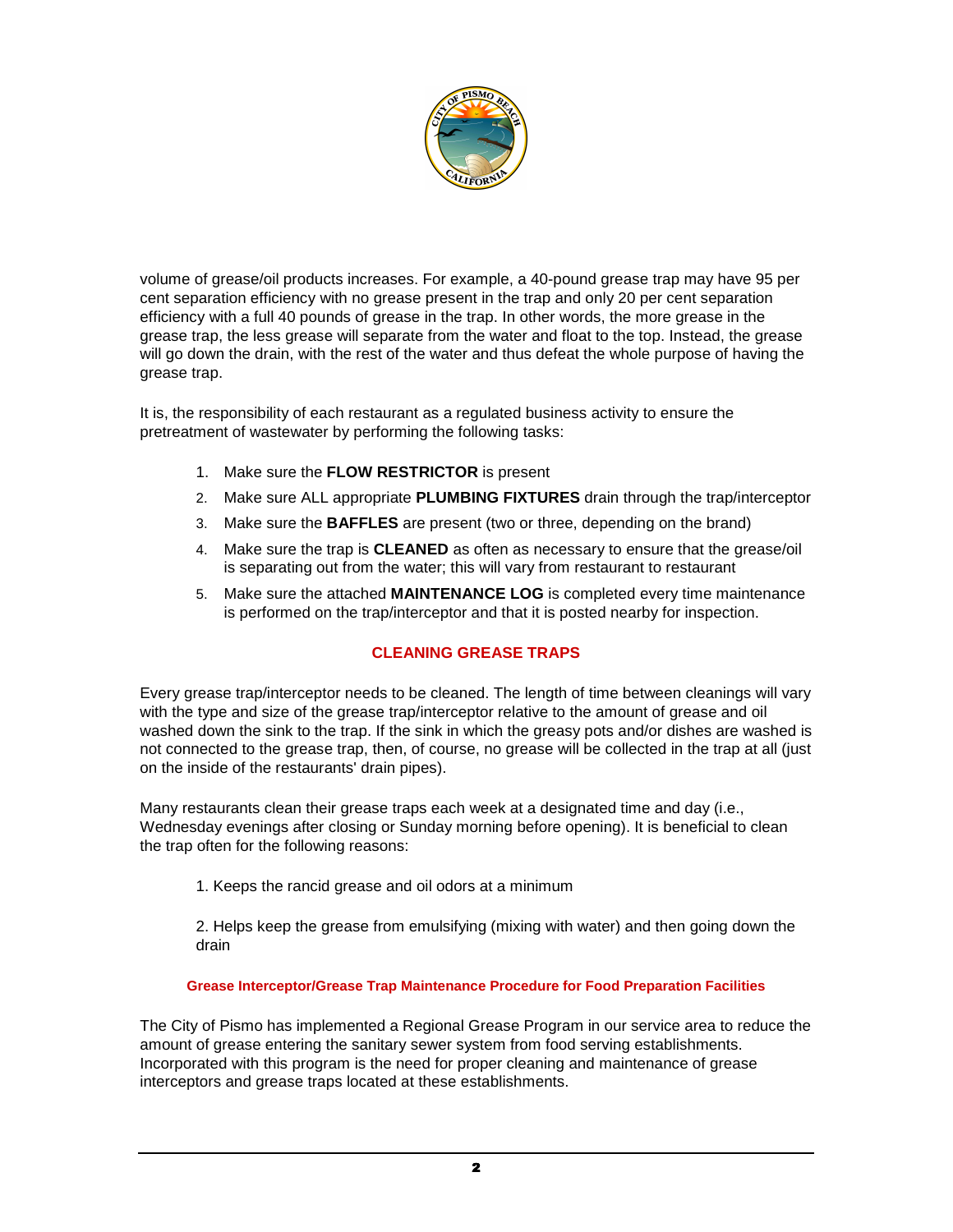

In order to meet all City requirements and keep these food serving establishments in full discharge compliance, the following procedures should be followed for servicing these grease removal units:

**Grease Interceptors** shall be completely pumped (i.e.- dry-pumped removing the grease mat, liquids, sludge, and wash down material from the interior walls).

**Grease Traps** shall be completely pumped (i.e.- dry-pumped removing the grease mat, liquids, and solids from walls, screens, baffles and air-relief chambers).

**Report** any problems/damage with the interceptor/trap to the business manager/owner and the City of Pismo Beach Pre-treatment Inspector (i.e.- missing or broken baffles, screens, and pipes).

**The City of Pismo Beach prohibits** the discharge of wastes pumped from a grease interceptor/trap back into the sanitary sewer or the clean interceptor/trap.

**Bacteria products** used in the maintenance of interceptors or traps must be pre-approved by the City of Pismo Beach. Products having a content of enzymes, surfactants or solvents that is greater than 10% of the volume will not be approved for use.

The City of Pismo Beach appreciates your cooperation in this matter. Please contact the Wastewater Treatment Plant Pre-treatment Inspector at (805) 773-7067 if you have any questions concerning the above requirements.